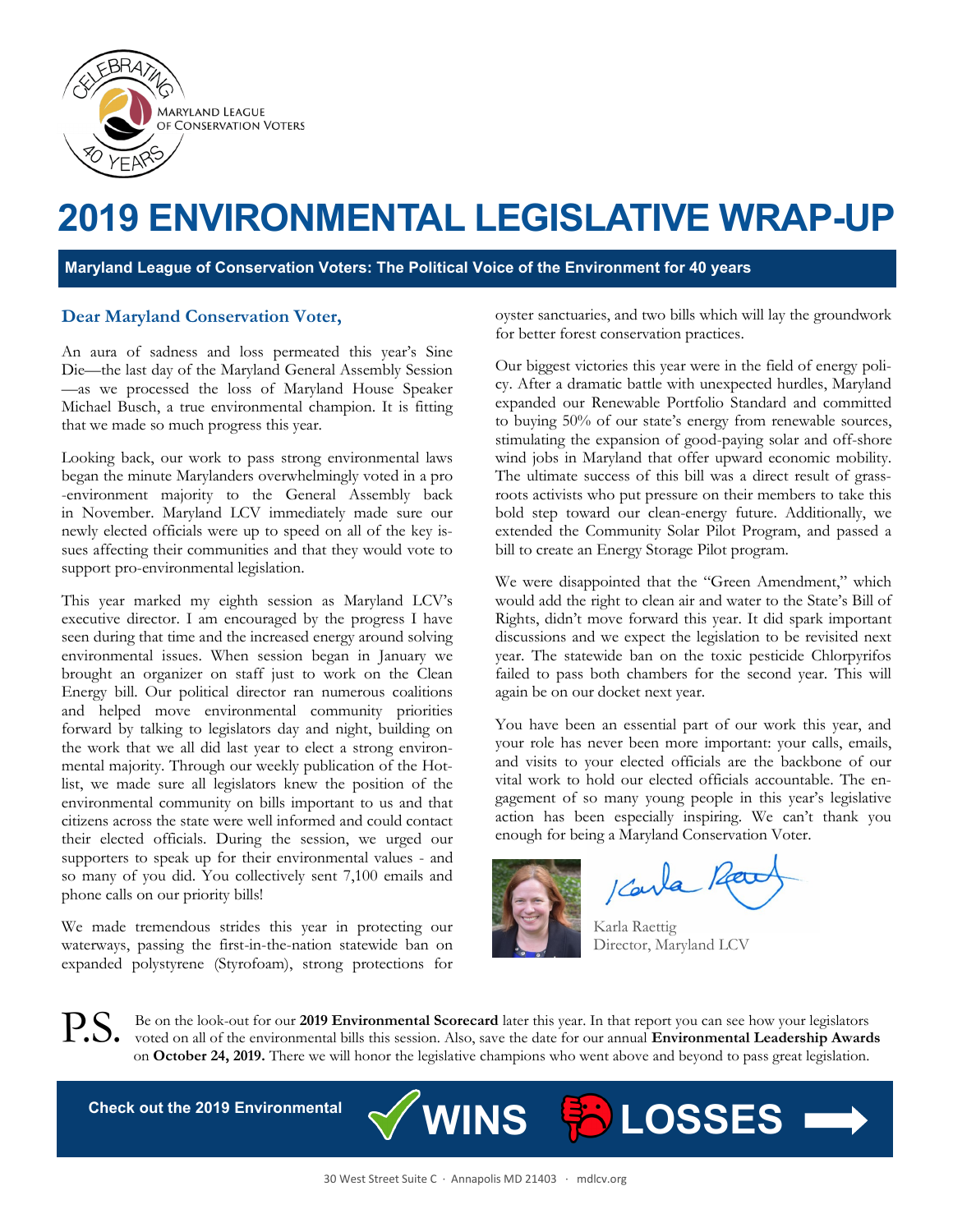# **MARYLAND LEAGUE CONSERVATION VOTERS**

#### **ENERGY WINS**





Maryland to purchase 50% of its energy from renewable sources by the year 2030, increases in-state solar and off-shore wind production, and commits millions of dollars to workforce development and job training, including important provisions assuring that the jobs supported are good, familysustaining employment and apprenticeship programs. In the last hours of the 90-day General Assembly Session the Senate bill passed both chambers, and will be sent to the governor's desk.

**SB1158/HB516: Clean Energy Jobs Act** (Senator Feldman/Delegate Glenn). This bill requires



**HB683/SB520: Electricity - Community Solar Energy Generating Systems Pilot Program Extension** 



(Delegate Clippinger/Senator Feldman). In 2015, the Maryland General Assembly established a Community Solar Energy Generating System Pilot Program with an end-date of July 2019. However, due to technical and regulatory challenges involved in the establishment of community solar, the implementation of the program was delayed. This bill provides a necessary extension to the pilot program until July 2022. Both bills have been sent to the governor's desk.





the governor's desk.

it has gone into law.

**HB1255: School Bus Transition—Zero-Emission Vehicles Grant Program and Fund** (Delegate Fraser-Hidalgo). This bill builds upon the work of Chispa Maryland and their Clean Buses-Healthy Nino's campaign which sought to direct money from the Volkswagen Settlement to transitioning Maryland's school bus fleet from diesel to electric. HB1255 mandates the Departments of Environment and Transportation to provide technical assistance to school districts to plan for this transition, and creates a grant structure to aid school districts in building the necessary infrastructure. This bill was passed on the last day of the 2019 General Assembly Session and will be sent to the governor's desk.

**HB109/ SB285: Environment - Expanded Polystyrene Food Service Products Prohibition** (Delegate Lierman/Senator Kagan). With the passage of this bill through both chambers, Maryland's General Assembly became the first in the country to pass a state-wide ban on expanded polystyrene food service containers - plates, cups, to-go containers, etc. - which pollute our waterways and take up significant space in our landfills. Both bills were finalized in the last days of the Session and have been sent to

**HB298/SB448: Oyster Tributary-Scale Sanctuaries Protection and Restoration** (Delegate Busch/ Senator Pinsky). This significant bill, which provides permanent protection to the state's oyster sanctuaries, affirmed Maryland's commitment to protecting and restoring the Chesapeake Bay through rebuilding the dwindled oyster population. The bill passed both chambers and was sent to the governor's desk within the window that requires his decision to sign or veto before the end of the 90-day session. The governor vetoed the legislation, but General Assembly overrode the veto on Sine Die and

### **WATER QUALITY WINS**





#### **FOREST WIN**



**HB272/SB234: Natural Resources - State and Local Forest Conservation Funds** (Delegate Lafferty /Senator Young). The "fee in lieu" system is a foundational component to Maryland's Forest Conservation Act, allowing developers to pay jurisdictions to complete the reforestation obligation for new development - allowing for larger tracts of contiguous forests in appropriate areas. This bill fixed problems with the program through increased accountability and transparency. Both bills were finalized in the last days of Session and were sent to the governor's desk.